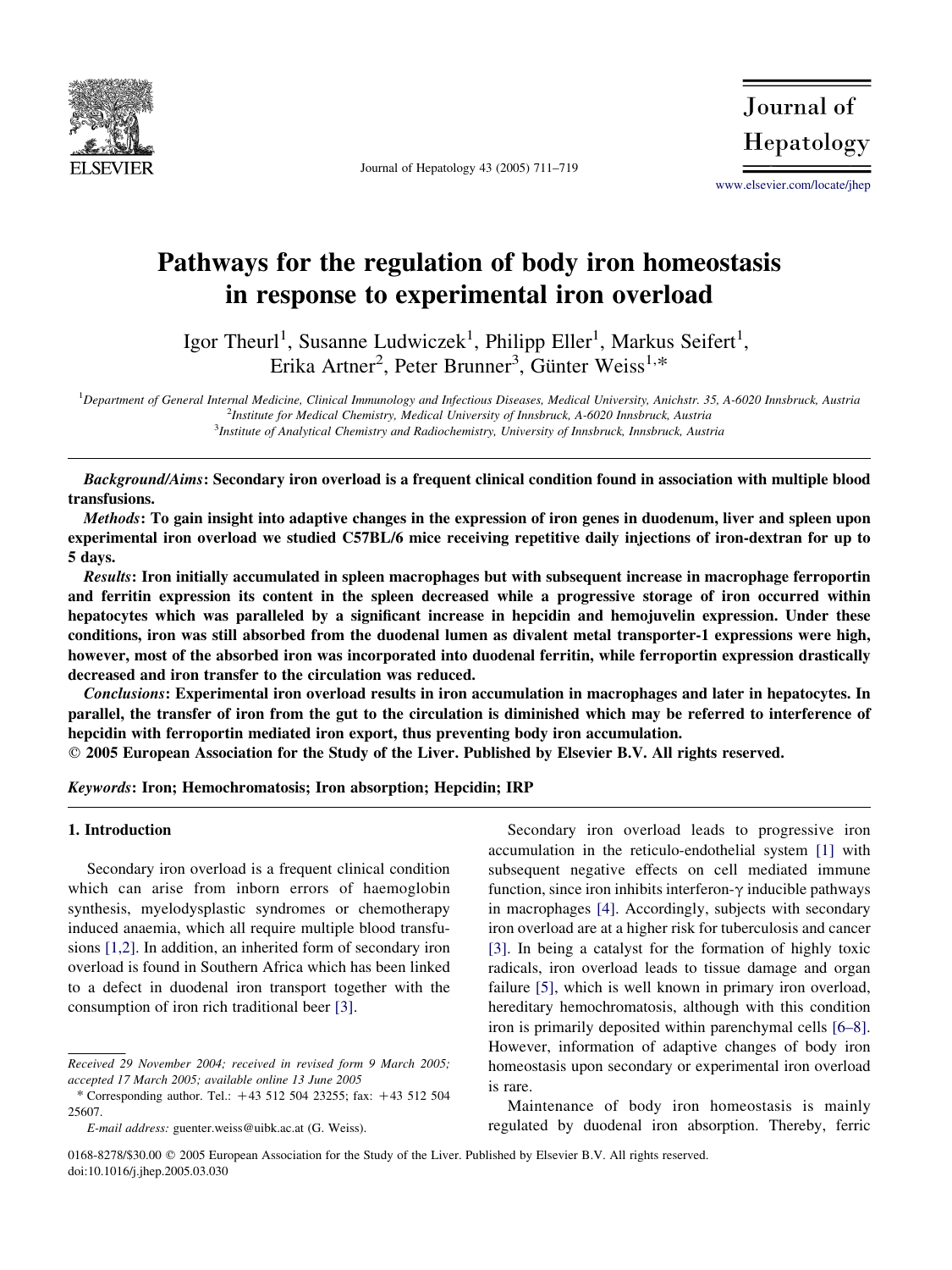iron is reduced at the luminal site by duodenal cytochrome b (Dcytb) [\[9\],](#page-7-0) and ferrous iron is then transferred into the enterocyte by means of the transmembrane protein divalent metal transporter-1 (DMT-1) [\[10,11\]](#page-7-0). At the basolateral site ferrous iron is exported from the enterocyte to the circulation via ferroportin [\[12–14\]](#page-7-0), and after being oxidised by the membrane bound ferroxidase hephaestin [\[15\]](#page-7-0) iron is incorporated into transferrin. In addition, up to 50% of absorbed iron may be in the heme form, which is taken up by a yet not characterised duodenal heme receptor [\[16,17\]](#page-7-0).

The expression of these iron transport genes is strongly regulated by body iron homeostasis, since the duodenal expression of DMT-1, Dcytb, ferroportin and to a lesser extent of hephaestin are increased with iron deficiency anaemia [\[9,11,15,18–22\].](#page-7-0) The presence of iron responsive elements (IREs) within the untranslated regions of DMT-1 and ferroportin mRNA suggested that the expression of these proteins may be susceptible to posttranscriptional regulation by iron regulatory proteins (IRP) [\[23\]](#page-7-0). However, transcriptional regulation of DMT-1 and ferroportin expression by iron has also been anticipated [\[24–26\]](#page-7-0).

In terms of regulation of duodenal iron absorption [\[27\]](#page-7-0) transferrin receptor (TfR1) mediated uptake of circulating iron from the basolateral site of enterocytes and the subsequent modulation of IRP activity was believed to be the pivotal mechanism for sensing the body's needs for iron to the enterocyte [\[16,17\]](#page-7-0). The membrane bound protein HFE which is mutated in approximately 80% of subjects with hereditary hemochromatosis [\[28\],](#page-7-0) modulates the affinity of transferrin for TfR1 but its role in iron absorption remains elusive [\[29\]](#page-7-0). Importantly, the recent identification of the liver cationic peptide hepcidin has suggested that this molecule may be the principal regulator of iron absorption. [\[30–32\]](#page-7-0). The expression of hepcidin is increased when body iron stores are high [\[32–34\]](#page-7-0). Hepcidin over-expression resulted in reduced duodenal iron uptake and the development of anaemia [\[33,35\]](#page-7-0) while reduced hepcidin expression causes iron overload [\[36–39\]](#page-7-0). This, may be traced back to a direct interaction of hepcidin with ferroportin expression, thus affecting iron transfer from the duodenal enterocyte to the circulation [\[40,41\].](#page-7-0) The liver derived protein hemojuvelin may have additive effects to those of hepcidin [\[42\].](#page-8-0)

In the study presented here, we used a mouse model of experimental iron overload to study adaptive changes of iron transport molecules in duodenum, liver and spleen in order to get new insights into regulation of iron homeostasis upon secondary iron overload.

#### 2. Material and methods

#### 2.1. Animal care

Male C57BL/6 mice were kept according to institutional and governmental guidelines on a standard rodent diet in the animal quarter at the University of Innsbruck.

Animals used for experiments were all between 12 and 16 weeks of age, with an average weight of 25 g. For induction of iron overload animals were daily intraperitoneally injected with 1 mg of iron dextran (venofer<sup>®</sup>) for up to 5 days.

Mice were anaesthetized, blood was collected by orbital puncture, and the animals were then sacrificed. Tissue samples were frozen in liquid nitrogen or fixed in formalin for immunohistochemistry.

## 2.2. RNA extraction, northern blot analysis and Real Time PCR

Total RNA was extracted from nitrogen frozen tissue samples using a guanidinium–isothiocyanate–phenol–chloroform based procedure as previously described and subjected to northern blotting [\[43\].](#page-8-0) For hybridisation we generated radiolabelled cDNA probes applying the oligoprimer procedure using a 2.3 kb EcoRI insert of murine TfR1, a 1.8 kb EcoRI insert of murine DMT-1, a 650 bp EcoRI insert of murine ferroportin, a 950 bp EcoRI insert of murine Dcytb,a 1.5 kb EcoRI insert of murine hephaestin, a 250 bp EcoRI insert of murine Hepcidin, a 900 bp EcoRI insert of murine HFE and a 1.9 kb HindIII insert of chicken beta actin of a PCR2.1 Vector. In parallel, quantitative PCR was carried out exactly as described [\[43\].](#page-8-0) The following primers (a, forward primer; b, reverse primer) and TaqMan probes (c, TaqMan probe) were used:  $mu$ TfR1: (a)  $5'$ -CGCTTTGGGTGCTGGTG-3', (b) 5'-GGGCAAG TTTCAACAGAA GACC-3', (c) 5'-CCCACACTGGACTTCGCCGCA-3', muHFE: (a) 5'-TCATGAGAGTCGCCGTGCT-3', (b) 5'-GGCTTGAGGTTTG CTCCA-3', (c) 5'-AGCCCAGGGCCCCGTGGAT-3', muDMT-1(IRE-form): (a)<br>5'-CCAGCCAGTAAGTTCAAGGATCC-3', (b) 5'-GCGTAGCAGCT GATC TGGG-3', (c) 5'-TGGCCTCGCGCCCCAACA-3', muFerropor**tin**: (a)  $5'$ -CTACCATTAGAAGGATTGACCAGCT-3', (b)  $5'$ - CAAATGTCATA ATCTGGCCGA-3', (c) 5'-CAACATCCTGGCCCC-CATGGC-3', muHepcidin: (a) 5'-TGTCTCCTGCTTCTCCTCCTTG-3', (b) 5'-AGCTCTGTA GTCTGTCTCATCTGTTGA-3', (c) 5'-CAGCCT-<br>GAGCAGCACCACCTATCTCC-3'. muDeytb: (a) 5' -TCGCGG-TGACCGGCT-3', (b) 5'-TTCCAGGTCCATGGCAGTCT-3', (c) 5'-CGTCTTCATCCAGGGCATCGCC-3', muHephaestin: (a) 5'-TGG-AACT ATGCTCCCAAAGGAA-3', (b) 5'-CTGTTTTTGCCAGACTT CAGGA-3', (c) 5'-CAAATCAGACTCTCAACAATGACACAGTGGCT-3'. muHemojuvelin: (a) 5'-GGT TTC GTC GGG AGC CA-3', (b) 5'-TGG TAG ACT TTC TGG TCA ATG CA-3', (c) 5'-CGC TAC CAC CAT CCG GAA GAT CAC TAT CAT ATT-3', muTNFa: (a) 5'-TTCTATGGCC-CAGACCCTCA-3', (b) 5'-TTGCTACGACGTGGGCTACA-3', (c) 5'-CTCAGATCATCTTCTCAAAATTCGA GTGACAAGC-3', muIL6: (a) 5'-GAGGATACCACTCCCAACAGACC-3', (b) 5'-AAGTGCATCATC GTTGTTCATACA-3', (c) 5'-CAGAATTGCCATTGCACAA CTCTTT TCTCA-3'.

#### 2.3. Iron regulatory protein activity

Protein-extracts were prepared from nitrogen frozen tissue homogenized in cytoplasmic lysisbuffer (25 mM Tris–HCl pH 7.4, 40 mM KCl, 1% Triton  $X-100$ ) containing 1  $\mu$ g/ml of each aprotinin, leupeptin and phenylmethylsulfonyl flouride. For gel retardation assays a <sup>32</sup>P-labelled IRE probe was prepared [\[44\]](#page-8-0), and the analysis of RNA/protein complexes was carried out by non-denaturing gel electrophoresis and subsequent autoradiography as described [\[45\].](#page-8-0)

#### 2.4. Western blotting

For western blotting 20 µg of protein extracts, prepared as described for the gel retardation assay, were run either on a 10% (for TfR1) or a 15% (for ferritin and b-actin) SDS-polyacrylamide gel. Proteins were transferred onto a nylon membrane (Hybond-P, Amersham-Pharmacia, Vienna, Austria) and blocked in  $1 \times TBS$  buffer containing 5% dry milk and 0.1% Tween (Merck, Vienna, Austria). The membrane was incubated either with human anti-TfR1-antibody (0.5 µg/ml, Zymed, Vienna, Austria), human anti-ferritin-antibody (2 µg/ml, Dako, Vienna, Austria), murine anti-HFEantibody (a generous gift by Dr M. Chorney  $[46]$ ) or human anti- $\beta$ -actin  $(2 \text{ up/ml}$ , Sigma, Germany) and further processed as described [\[43\].](#page-8-0) B-actin hybridization was used to demonstrate equal protein loading onto gels.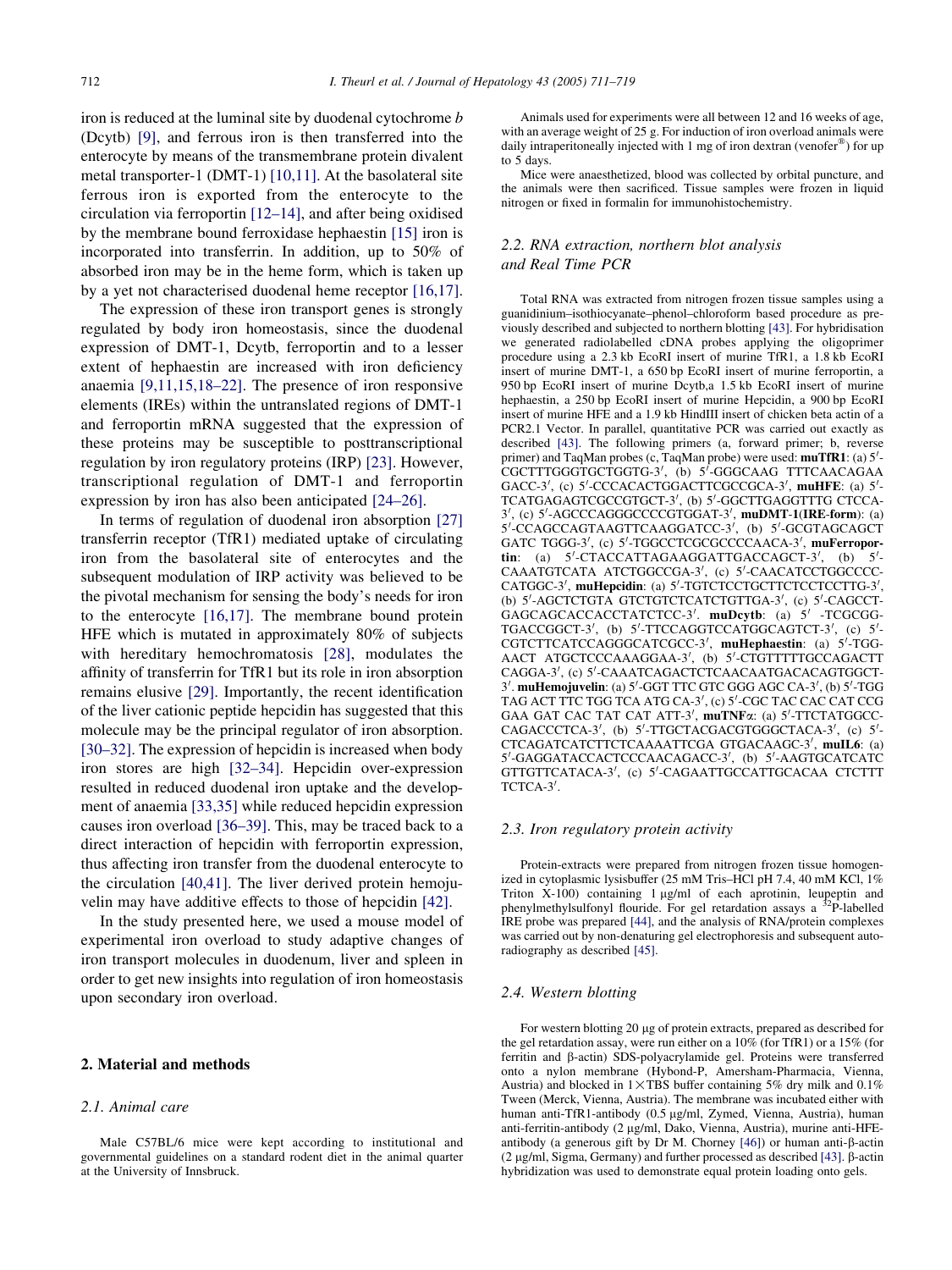## <span id="page-2-0"></span>2.5. Immunohistochemistry and Perls' Prussian Blue staining

Formalin fixed, paraffin embedded tissue specimens were used. High temperature antigen unmasking was performed using Antigen Unmasking Solution (Vector Laboratories, Burlingame, CA). To inactivate endogenous peroxidase, the tissue was incubated with Peroxidase Blocking Reagent (DAKO, USA, Carpinteria, CA) for 30 min followed by a 30 min incubation with diluted goat normal serum using Elite Vectastain ABC Kit (Vector Laboratories) to reduce background staining. Subsequently, tissue sections were incubated at  $4^{\circ}$ C over night with polyclonal rabbit anti mouse antibody direct against ferroportin, DMT-1 and Dcytb (Alpha Diagnostic international, San Antonio, USA), respectively. All subsequent steps were performed exactly as suggested by the manufacturer using Peroxidase Substrate Kit AEC (Vector Laboratories, CA). For quality control we performed immunohistochemistry by using only the second antibody, and in addition also by using an isotype-matched control for mouse IgG. In both circumstances, we did not get a specific staining.

Iron in tissue sections was detected by Perls' Prussian Blue staining following a standard protocol [\[47\]](#page-8-0).

## 2.6. Quantitative measurement of duodenal iron uptake in vivo

For radioactive iron uptake assays control mice and mice having received five consecutive injections of iron dextran were orally fed with 100 µl of 1.05 mg/ml <sup>59</sup>Ferric chloride (specific activity  $>$  3 mCi/mg <sup>59</sup>Fe) in 0.01 M hydrochloric acid using a gastric tube. All mice were fasted 24 h before initiation of the oral iron uptake assay. Thirty minutes after oral iron administration, mice were anaesthetized, blood was collected by orbital puncture, and the animals were then sacrificed. The proximal 3 cm of the duodenum were cut out and extensively rinsed. Radioactive iron content in serum and duodenum were measured using a gamma-counter. In parallel, the incorporation of <sup>59</sup>Fe into duodenal ferritin-core-complexes was investigated as follows: Duodenal slices were subjected to cytosolic protein preparation, as described for gel retardation assay, and separated on a 8% SDS-polyacrylamide gels under non-reducing conditions with subsequent auto-radiography.

## 2.7. Chemical iron measurements

The concentration of iron in tissues was measured by atomic absorption spectrometry. Liver and spleen iron content was determined after acid digestion of tissue samples followed by iron quantification with atomic absorption spectrometry as described [\[23\]](#page-7-0). Values are expressed in microgram per gram wet weight.

#### 2.8. Data analysis

Statistical analysis was carried out using SPSS statistics package and utilized Spearman's rank correlation and one-sided ANOVA.

## 3. Results

When investigating tissue iron content following iron loading over time we found progressive iron accumulation in liver (Table 1). In the spleen, iron content first increased significantly over 3 days before it descended in spite of continuing iron loading (Table 1).

# 3.1. Changes in the expression of iron metabolism genes in duodenum, liver and spleen upon experimental iron overload

To get an impression on the dynamic processes occurring after progressive iron loading we performed northern blots for target iron genes. In order to statistically quantify changes in gene expression patterns between baseline and at the end of cumulative iron overload RT-PCR was performed.

TfR1 mRNA levels progressively decreased in the liver as estimated by RT-PCR with iron loading over time, while they significantly increased in the duodenum ([Table 2](#page-3-0)). In the spleen, TfR1 mRNA expression decreased over 3 days of iron administration but increased thereafter ([Fig. 1\)](#page-3-0). Thus, TfR1 mRNA levels inversely paralleled the changes in tissue iron content in liver and spleen (Tables 1 and 2).

While no significant change in DMT-1 expression was observed in the liver it decreased with prolonged iron overload in the spleen ([Fig. 1,](#page-3-0) [Table 2\)](#page-3-0). In the duodenum, DMT-1 and Dcytb mRNA levels initially decreased upon induction of iron overload but then ascended with prolonged iron substitution ([Fig. 1\)](#page-3-0). In contrast, Dcytb mRNA concentration increased with iron loading in the liver and spleen [\(Table 2](#page-3-0)).

Ferroportin mRNA levels increased significantly in liver and spleen and decreased in the duodenum upon progressive iron loading ([Table 2](#page-3-0), [Fig. 1](#page-3-0)), and hephaestin mRNA expression paralleled these changes ([Table 2](#page-3-0), [Fig. 1\)](#page-3-0), although not being significant in the spleen.

In the liver, both hepcidin and hemojuvelin mRNA levels significantly increased with iron loading over time. Hepcidin levels were maximal after 3 days of iron loading and remained high until day 6, thus being significantly higher than at baseline [\(Table 2\)](#page-3-0). No difference in TfR-2 mRNA expression was observed between control and iron overloaded mice ([Table 2\)](#page-3-0).

| Table 1                                                      |  |
|--------------------------------------------------------------|--|
| Changes of tissue iron content upon progressive iron loading |  |

|        |                | đΙ              |                   | d6               |       |
|--------|----------------|-----------------|-------------------|------------------|-------|
| Liver  | 167 $(\pm 39)$ | 636 $(\pm 191)$ | 1270 ( $\pm$ 693) | 2091 $(\pm 792)$ | 0.000 |
| Spleen | 197 $(\pm 48)$ | 357 $(\pm 27)$  | 402 ( $\pm$ 157)  | 164 $(\pm 5)$    | 0.045 |

Mice were divided into four different groups  $(n=8 \text{ each})$  receiving daily intraperitoneal injections of iron dextran for 1, 3 and 6 days plus one control group. All mice were sacrificed the same day and total tissue iron content was determined by atomic absorption in liver and spleen tissue slices. Data are expressed as means of microgram iron per gram tissue  $+$  SD. P-values annotate trends for changes in iron content over time (control to day 6) as estimated by ANOVA analysis.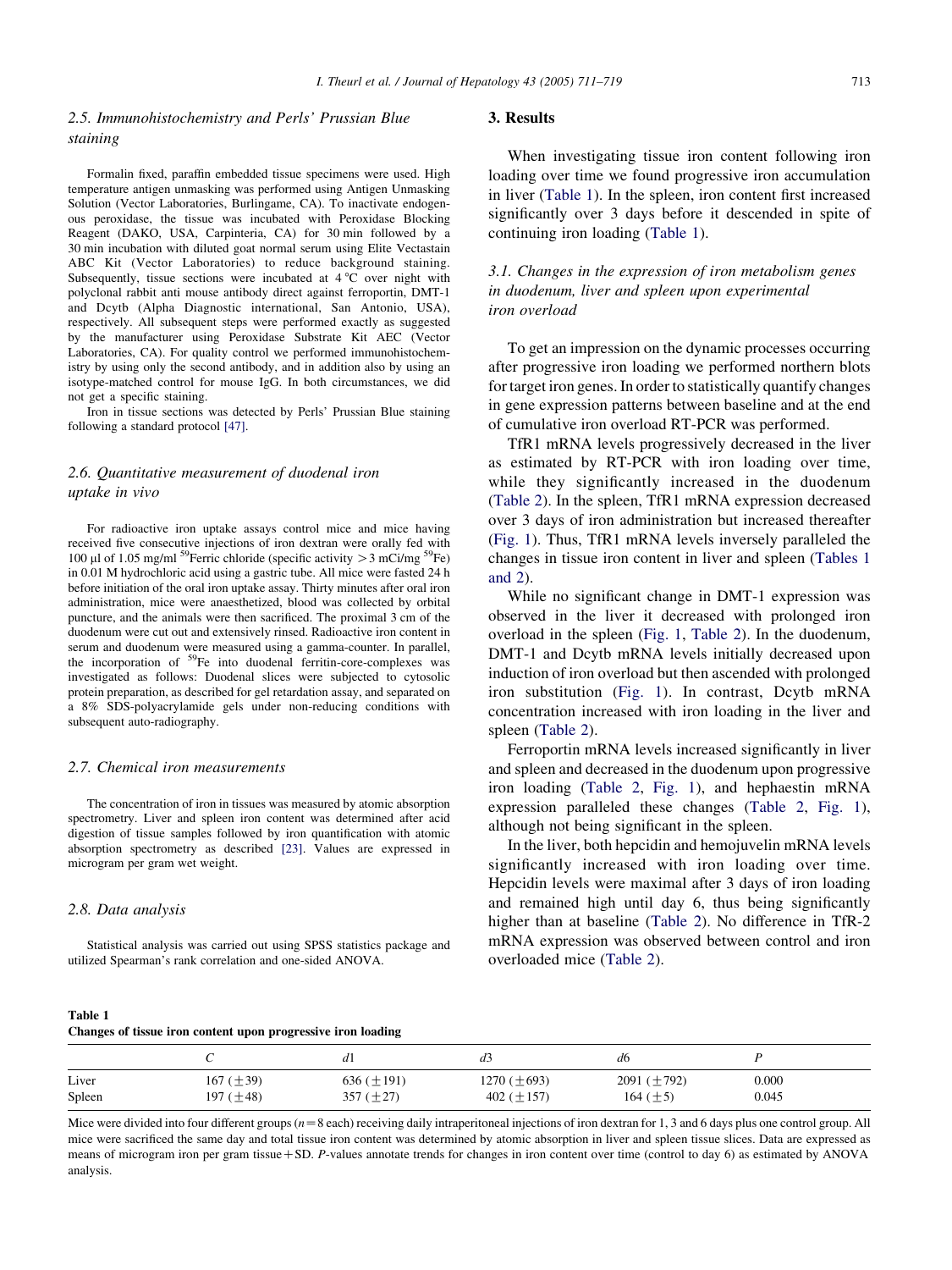<span id="page-3-0"></span>

| Table 2                                                                                                                                    |
|--------------------------------------------------------------------------------------------------------------------------------------------|
| Changes over time in liver, duodenum and spleen mRNA levels of iron metabolism and transport molecules upon experimental iron load in mice |

|                  | Duodenum            |                      |       | Liver                |                     | Spleen |                       |                     |       |
|------------------|---------------------|----------------------|-------|----------------------|---------------------|--------|-----------------------|---------------------|-------|
|                  | C                   | 6d                   | P     | C                    | 6d                  | P      | $\mathcal{C}_{0}^{0}$ | 6d                  | P     |
| TfR1             | $1.14 \ (\pm 0.14)$ | $2.17 \ (\pm 0.29)$  | 0.028 | $2.00$ ( $\pm$ 0.31) | 1.40 ( $\pm$ 0.17)  | 0.036  | 1.77 ( $\pm$ 0.84)    | 5.51 $(\pm 2.07)$   | 0.077 |
| <b>HFE</b>       | $0.96~(\pm 0.04)$   | $1.60~(\pm 0.18)$    | 0.031 | $0.97~(\pm 0.05)$    | 1.64 $(\pm 0.21)$   | 0.05   | 1.82 $(\pm 0.84)$     | $1.16 \ (\pm 0.63)$ | 0.118 |
| $DMT-1$          | $0.94~(\pm 0.08)$   | $1.15 \ (\pm 0.16)$  | 0.624 | $1.03~(\pm 0.16)$    | 1.33 $(\pm 0.14)$   | 0.494  | 1.12 $(\pm 0.26)$     | $0.38~(\pm 0.18)$   | 0.056 |
| Ferroportin      | $1.39 \ (\pm 0.21)$ | $0.91$ ( $\pm$ 0.12) | 0.033 | $1.01 (\pm 0.11)$    | 2.75 $(\pm 0.24)$   | 0.000  | $1.03~(\pm 0.06)$     | 3.14 $(\pm 1.03)$   | 0.041 |
| Dcytb            | $2.05~(\pm 0.74)$   | $0.87~(\pm 0.24)$    | 0.041 | $0.77~(\pm 0.34)$    | 1.58 ( $\pm$ 0.68)  | 0.021  | 2.72 $(\pm 1.5)$      | 4.04 $(\pm 1.8)$    | 0.286 |
| Heph             | 2.84 $(\pm 0.37)$   | 1.59 $(\pm 0.27)$    | 0.005 | $0.81$ ( $\pm$ 0.27) | 1.82 $(\pm 0.94)$   | 0.02   | $1.95 \ (\pm 1.27)$   | 3.29 $(\pm 2.84)$   | 0.566 |
| TfR <sub>2</sub> |                     |                      |       | $1.51 (\pm 0.74)$    | 1.28 $(\pm 0.49)$   | 0.337  |                       |                     |       |
| Hepcidin         |                     |                      |       | $1.03~(\pm 0.22)$    | 4.90 ( $\pm$ 0.88)  | 0.001  |                       |                     |       |
| Hemojuvelin      |                     |                      |       | $1.07 \ (\pm 0.71)$  | $1.56 \ (\pm 0.41)$ | 0.014  |                       |                     |       |

Transferrin receptor (TfR1), HFE, divalent metal transporter-1 (DMT-1,) ferroportin, duodenal cytochrome b oxidase (Dcytb), Hephaestin (Heph), Hepcidin and hemojuvelin mRNA levels of eight mice in each group were quantified by RT-PCR analysis. Values for control and 6 days iron loaded mice are expressed as relative abundance normalized to 18S rRNA levels and are presented as mean  $+$  SD. P-values are calculated by oneway Anova.

Finally we determined IL-6 and TNF- $\alpha$  mRNA levels in spleen and liver samples by means of RT-PCR. We could not found any significant difference in the expression of these cytokines between control and iron loaded animals (data not shown). TfR2 and hemojuvelin were hardly detectable by northern blots technique and their expression was thus only determined by quantitative PCR.

# 3.2. Determination of intracellular iron availability by bandshift assays

To estimate the effects of secondary iron overload on intracellular iron availability in different tissues, RNA bandshift assays for determination of IRP activity were carried out. In the liver, IRP binding activity decreased over time with iron loading while in the spleen IRP binding affinity initially decreased but then increased after 6 days of iron overload ([Fig. 2\)](#page-4-0), thus paralleling the changes in iron content in both tissues. In contrast, IRP binding activity in the duodenum increased with iron administration over time ([Fig. 2,](#page-4-0) [Table 1](#page-2-0)).

# 3.3. Modulation of organ specific protein expression of critical iron genes by secondary iron overload



In keeping with mRNA data TfR1 protein expression, as determined by western blotting, was inversely regulated in liver and duodenum [\(Fig. 3\)](#page-4-0). In the spleen, TfR1 protein

Fig. 1. Duodenal, liver and spleen mRNA levels of iron metabolism and transport molecules in control and secondary iron loaded mice determined by northern blot analysis. Mice divided in four different groups received none (C), one, three or five daily i.p. injections of iron dextran. All mice were sacrificed the same day and duodenal, liver and spleen tissue were subjected to RNA preparation for northern blotting. One of four representative experiments is shown for TfR1, HFE, DMT-1, ferroportin, Dcytb, Hephaestin, Hepcidin and beta-actin, respectively. RNA expression in some tissues was to low for detection by means of northern blot technique. These cases are identified by n.d. for not detected.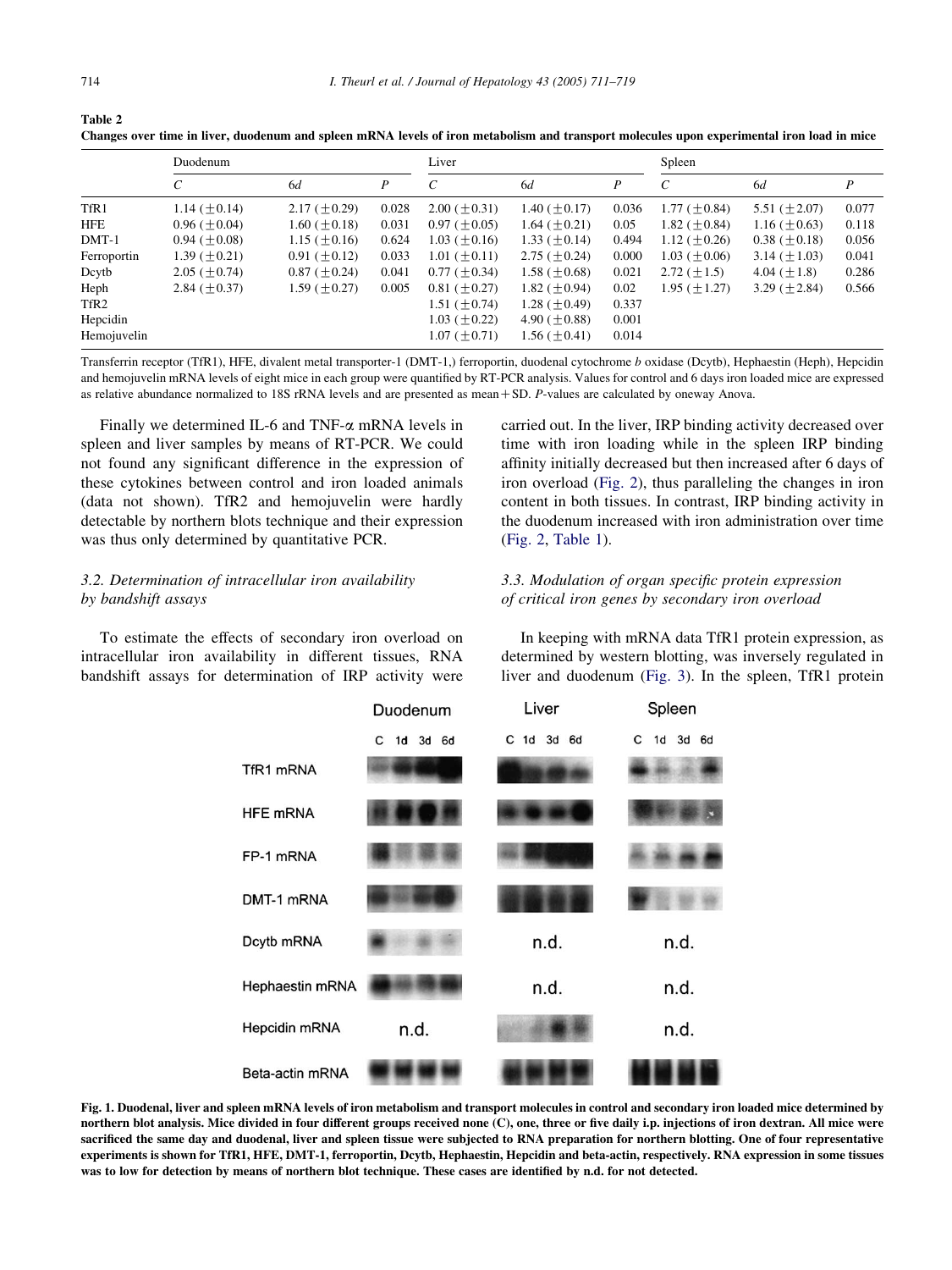<span id="page-4-0"></span>

Fig. 2. Effect of secondary iron overload on IRP binding activity in duodenum, liver and spleen. Duodenum, liver and spleen tissue from mice of the four different groups was subjected to cytosolic protein preparation for following bandshift assays. One of four representative experiments is shown. Total IRP amounts were determined by incubation with 2-mercaptoethanol.

expression first decreased and then returned to baseline expression, paralleling changes in IRP binding activity (Fig. 3).

Moreover, HFE protein levels mirrored mRNA levels showing maximum HFE protein expression in liver and duodenum after 3–6 days of iron loading (Fig. 3).

Ferritin protein levels in liver increased with prolonged iron challenge while no significant changes were found in duodenum. Spleen ferritin levels were elevated already after 1 day and remained high thereafter (Fig. 3). In duodenum and spleen, both H-ferritin and L-ferritin, were detectable already in control mice, whereas in liver H-ferritin, reflecting the lower band in the western blot of mice [\[48\]](#page-8-0), could not be detected until 6 days of iron loading (Fig. 3)

In accordance with mRNA data ([Fig. 1](#page-3-0)) ferroportin protein expression decreased with prolonged iron overload in the duodenum (B1, 5). In the liver of control mice, ferroportin (A1) was detectable in the sinusoidal borders of hepatocytes and Kupffer cells at low levels. During the iron loading phase ferroportin expression strongly increased in Kupffer cells and vanished in hepatocytes (A5). Ferroportin in spleens of iron loaded mice (C5) was restricted to the red pulp, reflecting reticulo-endothelial cells.

DMT-1 tissue expression in liver (A2, A6) and spleen (C2, C6) was not significantly altered by secondary iron overload while the apical DMT-1 staining in the duodenum

was higher in iron loaded mice than in controls. In contrast, Dcytb showed no specific staining in the liver (A3, A7) and is therefore not shown in the figure. Perls' Prussian Blue staining showed increased iron accumulation in iron overloaded animals (A8, C8) as compared to controls (A4, C4) in liver and spleen. However, iron accumulation in the spleen was strongest in mice loaded only for 3 days (not shown). The staining could be referred to iron storage within cells of the reticulo-endothelial system. Moreover, an iron deposition in parenchymal liver cells could be found after 6 days of iron loading ([Fig. 4](#page-5-0)).

## 3.4. Correlations between liver hepcidin mRNA and iron transporter mRNA in different tissues

Spearman rank correlation technique was applied to study the cross-regulatory interactions between hepcidin and iron transporter mRNA expression in the tissues investigated. In control animals, liver hepcidin mRNA levels correlated negatively to duodenal DMT-1 mRNA  $(r=-0.673, P=0.033)$  and positively to hepatic TfR1 mRNA  $(r=0.873, P=0.000)$  levels. Following iron overload we found a positive association between hepcidin and ferroportin levels in liver  $(r=0.687, P=0.000)$  and spleen  $(r=0.461, P=0.05)$  while a negative correlation was evident in duodenum  $(r=-0.561, P=0.005)$ .



Fig. 3. Effect of secondary iron overload on protein levels of iron metabolism and transport molecules in different tissues. The same tissues as used for RNA preparation were subjected to protein preparation for subsequent western blotting and determination of protein levels of TfR1, HFE, ferritin and beta-actin in duodenum, liver and spleen. One of four representative experiments is shown.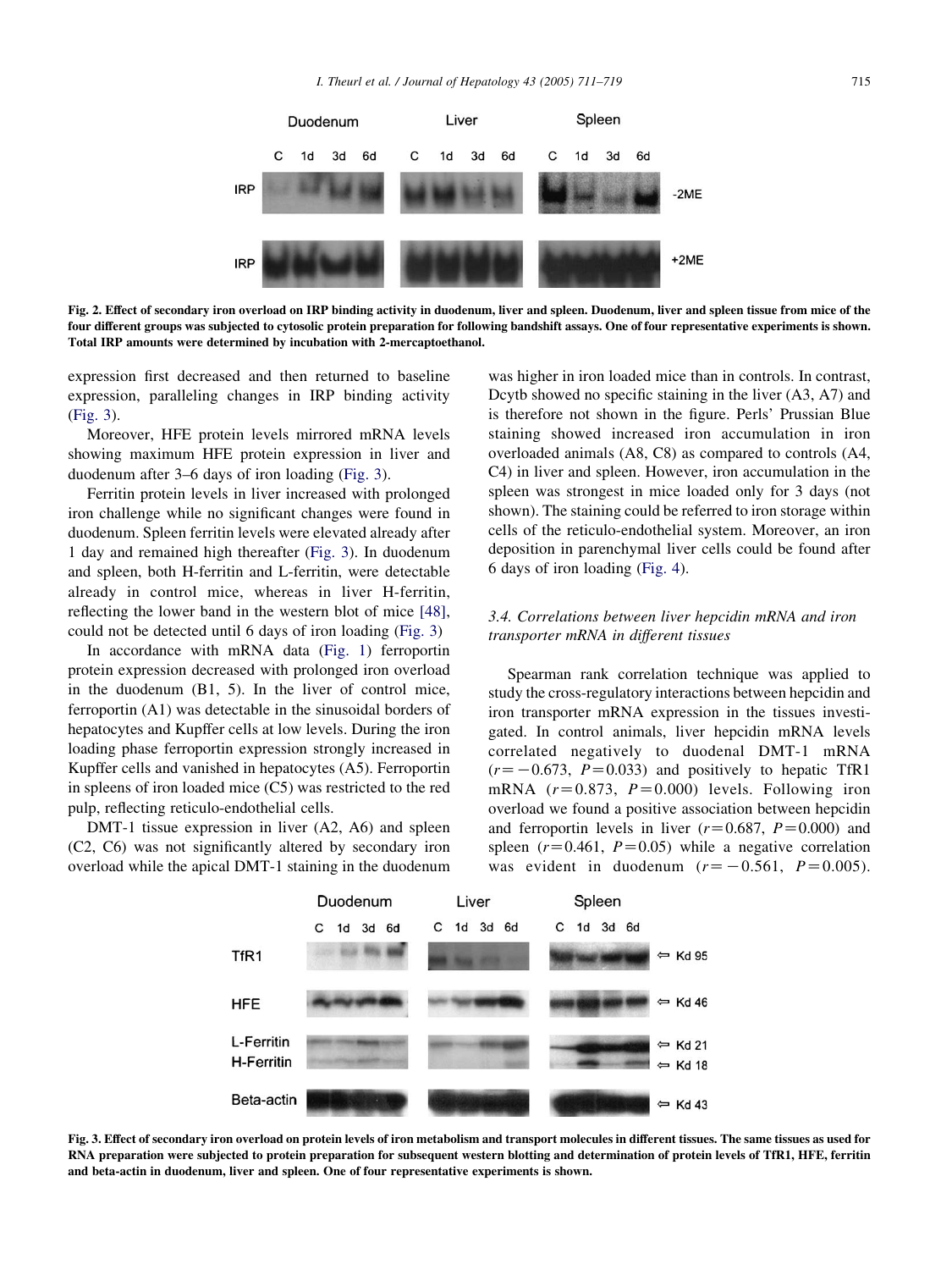<span id="page-5-0"></span>

Fig. 4. Tissue distribution of ferroportin, DMT-1, Dcytb and Perls' Prussian Blue staining in liver, duodenum and spleen. Bright field photographs of mouse liver (panel A), duodenum (panel B) and spleen (panel C) immunohistochemistry using affinity purified anti-ferroportin (1, 5), anti-DMT-1 (2, 6), anti-Dcytb antibody (3, 7) and Perls' Prussian Blue staining (4, 8). Control tissue (1–4) and tissue of 6 times injected (cumulative dose 15 mg iron dextran) mice (5–8) correspond to the stated numbers. A3 and A7 are not shown, as there was no specific staining with Dcytb antibody in the liver. All sections were paraffin-embedded. Antibody concentrations were 2.5 µg/ml for anti-ferroportin and anti-Dcytb and 5 µg/ml for anti-DMT-1 antibody. One of eight slides is shown each.

No significant correlations between hepcidin mRNA and HFE, Dcytb or hephaestin expressions, respectively, were observed at any time in the organs investigated (not shown).

## 3.5. Impact of secondary iron overload on duodenal iron absorption

Control mice and mice after 5 consecutive days of intraperitoneal iron injection were subjected to oral feeding with <sup>59</sup>Ferric chloride using a gastric tube. The content of radioactive iron in duodenal slices was significantly higher in iron overloaded than in control mice [\(Fig. 5](#page-6-0)a). This was paralleled by an increased incorporation of absorbed radioactive iron within duodenal ferritin in the experimentally

iron overloaded group [\(Fig. 5](#page-6-0)c). Accordingly, the transfer of iron form the duodenal enterocyte to the circulation was significantly reduced in iron overloaded species as compared to controls [\(Fig. 5](#page-6-0)b).

## 4. Discussion

We herein investigated the dynamic changes in the expression patterns of regulatory iron genes in different organs following experimental iron overload.

As duodenal DMT-1 mRNA and protein levels are surprisingly up regulated with prolonged experimental iron overload, DMT-1 appeared unlikely to be the gate keeper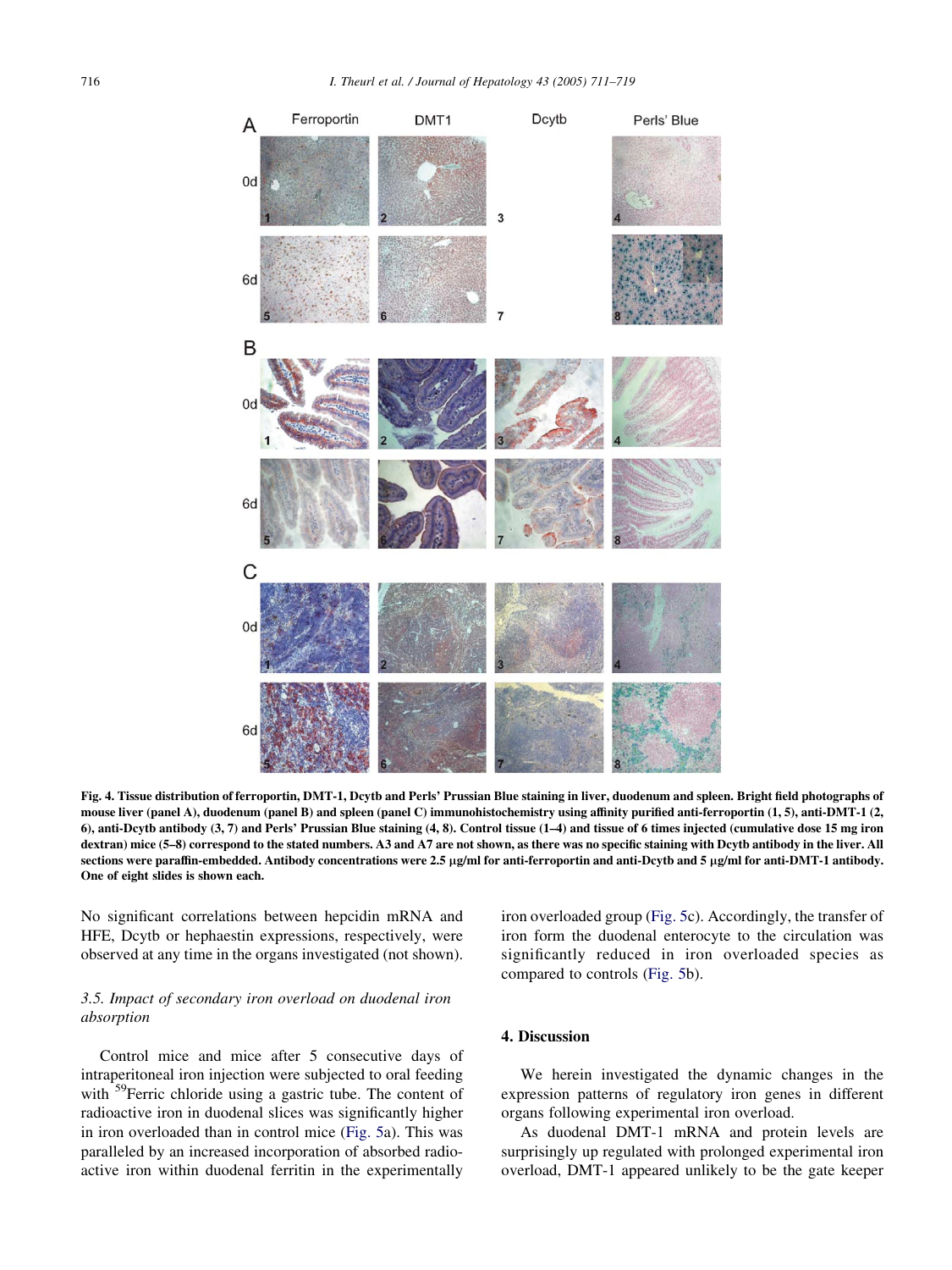<span id="page-6-0"></span>

Fig. 5. Effect of secondary iron overload on iron uptake, transfer to the plasma and incorporation of Fe59 into ferritin core complex in the enterocyte. Control mice and iron loaded mice (five i.p. injections of dextran) were orally fed 1.05 mg/ml <sup>59</sup>Ferric chloride (specific activity  $>$  3 mCi/mg Fe) in 0.1 M hydrochloric acid diluted in 100 µl NaCl0.9% using a gastric tube. Mice were sacrificed 30 min later. (A) Duodenal iron uptake was defined as the radioactive iron content measured in extensively rinsed duodenal enterocytes per mg dry weight. (B) Whereas iron transfer was represented by the radioactive serum iron content. Serum samples were taken short before sacrificing the mice. Radioactive content in duodenum and serum were estimated using a gamma counter. Data are presented as mean  $\pm$  SD of six individuals in each group.  $*P < 0.05$  for comparison of iron loaded versus control mice. (C) For the incorporation assay small duodenal of three control and three iron loaded mice were subjected to cytosolic protein preparation. Two hundred micrograms of protein of the cell lysates were loaded on 8% SDS-polyacrylamide gels and electrophoresed under non-reducing conditions using a Tris/Tricine-electrophoresis buffer.

for the control of duodenal iron absorption. Accordingly, an in vivo radioactive iron uptake assay demonstrated that iron uptake into enterocytes is even higher in iron overloaded than in the control animals. Yet, the transfer of the metal from the enterocyte to the plasma was strongly reduced in the iron loaded group, which significantly paralleled the reduced ferroportin expression observed with this condition. Therefore, it is suggestive that iron first accumulates in the enterocyte and promotes ferritin translation with subsequent incorporation of iron into the ferritin core [\[49\]](#page-8-0) (Fig. 5). This dynamic process will then results in a reduction of metabolically available iron in the cytoplasm with subsequent activation of IRP binding affinity leading to increased expression of DMT-1 and TfR most likely via IRP mediated stabilisation of the respective mRNAs [\[50\]](#page-8-0). This is also reflected by our observation of increased IRP activity and high TfR1 and DMT-1 mRNA expression in secondary iron overloaded mice [\[46,51\]](#page-8-0).

Thus, iron taken up from the duodenal lumen is not transferred to the circulation in our model of experimentally

iron overloaded animals which is in accordance with recent data showing that DMT-1 expression is rather affected by luminal iron availability [\[52\]](#page-8-0), while ferroportin expression responds to systemic iron needs [\[53\]](#page-8-0) which is also indicative from the negative correlation between duodenal ferroportin mRNA and liver hepcidin mRNA expression levels in iron overloaded mice. Hepcidin interacts with ferroportin mediated iron transfer from the enterocyte as hepcidin induces the internalisation of ferroportin, thereby reducing its iron transport capacity [\[40\]](#page-7-0). Recent in vivo data showing that hepcidin injection into rats [\[53\]](#page-8-0) and mice affect duodenal iron absorption [\[54\]](#page-8-0) also support this concept.

However, when investigating control animals in our study hepcidin mRNA levels were negatively associated with DMT-1 but not with ferroportin mRNA expression which resembles the observations made by Laftah et al. [\[54\]](#page-8-0) in normal and iron deficient mice. Thus, hepcidin may exert divergent effects on duodenal iron absorption depending on body iron status [\[55,56\]](#page-8-0).

This leads to the next question of how excess iron, e.g. acquired by multiple transfusions, is handled within non-hemochromatotic individuals. In this context, macrophages play a decisive role. Following the first i.p. injection the iron content of spleen macrophages and Kupffer cells increased and IRP-activity, as a marker for the intracellular labile iron pool [\[27\]](#page-7-0) decreased. With progressive iron accumulation we observed a continuous increase in macrophage ferroportin and ferritin expression which may be referred to translational induction of these genes by iron [\[49\].](#page-8-0) Thus, after initial accumulation iron was stored within ferritin while the cytoplasmic concentrations of metabolically available iron decreased as indicated by a progressive induction of IRP binding affinity. The latter may also referred to the fact that iron is exported from macrophages/Kupffer cells by ferroportin. Such a strategy would make sense form the immunological point of view since excess iron within cells of the reticulo-endothelial system is associated with an impaired immune response and an increased susceptibility towards infections and cancer [\[4,57,58\]](#page-7-0).

Hepatocytes respond to excess iron with an increased expression of hepcidin which may then decrease duodenal iron absorption [\[59–61\]](#page-8-0). In addition, iron uptake molecules in the liver, such as DMT-1 and TfR1 are down-regulated with experimental iron overload while ferroportin expression is increased [\[60\]](#page-8-0), however, since whole liver tissue has been investigated we cannot differentiate, at least at mRNA levels, whether these expressional changes are rather related to hepatocytes or Kupffer cells.

In summary, we have demonstrated the dynamic changes occurring in body iron homeostasis with secondary iron overload and enlightened some aspects of the regulatory network which controls iron accumulation in this setting involving metabolic changes in the liver, spleen and the duodenum.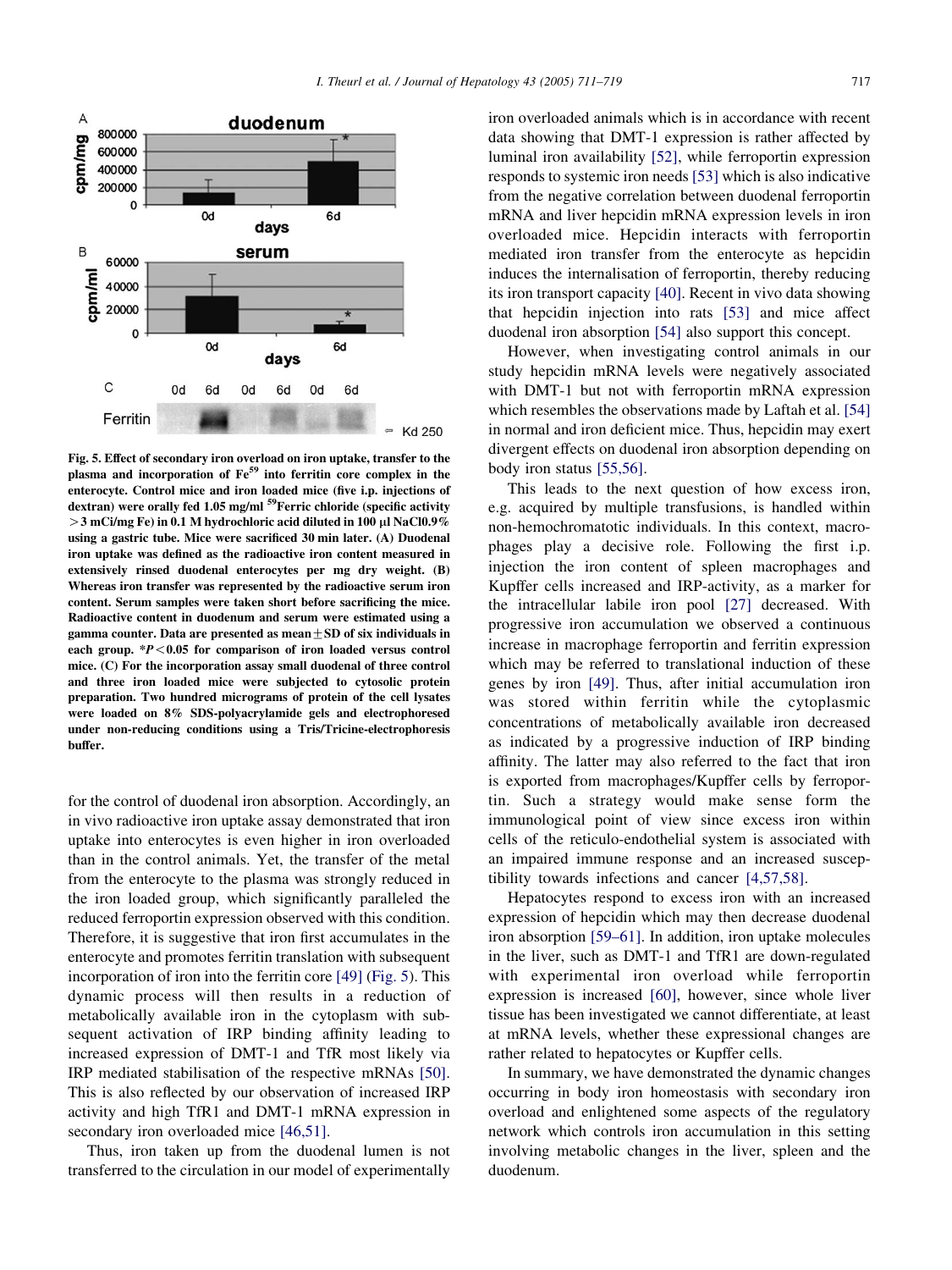#### <span id="page-7-0"></span>Acknowledgements

This study was supported by grants from the Austrian Research Fund, P-14215 and P-15943.

#### References

- [1] Hershko C, Link G, Cabantchik I. Pathophysiology of iron overload. Ann N Y Acad Sci 1998;850:191.
- [2] Kushner JP, Porter JP, Olivieri NF. Secondary iron overload. Hematology (Am Soc Hematol Educ Program) 2001;47.
- [3] Gordeuk VR. African iron overload. Semin Hematol 2002;39:263.
- [4] Weiss G. Iron and immunity: a double-edged sword. Eur J Clin Invest 2002;32:70.
- [5] Halliwell B, Gutteridge JM. Biologically relevant metal iondependent hydroxyl radical generation. An update. Fed Eur Biochem Soc Lett 1992;307:108.
- [6] Pietrangelo A. Physiology of iron transport and the hemochromatosis gene. Am J Physiol Gastrointest Liver Physiol 2002;282:G403.
- [7] Anderson GJ, Frazer DM, Wilkins SJ, Becker EM, Millard KN, Murphy TL, et al. Relationship between intestinal iron-transporter expression, hepatic hepcidin levels and the control of iron absorption. Biochem Soc Trans 2002;30:724.
- [8] Powell LW. Hereditary hemochromatosis and iron overload diseases. J Gastroenterol Hepatol 2002;17:S191.
- [9] McKie AT, Barrow D, Latunde-Dada GO, Rolfs A, Sager G, Mudaly E, et al. An iron-regulated ferric reductase associated with the absorption of dietary iron. Science 2001;291:1755.
- [10] Fleming MD, Trenor 3rd CC, Su MA, Foernzler D, Beier DR, Dietrich WF, et al. Microcytic anaemia mice have a mutation in Nramp2, a candidate iron transporter gene. Nat Genet 1997;16:383.
- [11] Gunshin H, Mackenzie B, Berger UV, Gunshin Y, Romero MF, Boron WF, et al. Cloning and characterization of a mammalian proton-coupled metal-ion transporter. Nature 1997;388:482.
- [12] Donovan A, Brownlie A, Zhou Y, Shepard J, Pratt SJ, Moynihan J, et al. Positional cloning of zebrafish ferroportin1 identifies a conserved vertebrate iron exporter. Nature 2000;403:776.
- [13] McKie AT, Marciani P, Rolfs A, Brennan K, Wehr K, Barrow D, et al. A novel duodenal iron-regulated transporter, IREG1, implicated in the basolateral transfer of iron to the circulation. Mol Cell 2000;5:299.
- [14] Abboud S, Haile DJ. A novel mammalian iron-regulated protein involved in intracellular iron metabolism. J Biol Chem 2000;275: 19906.
- [15] Vulpe CD, Kuo YM, Murphy TL, Cowley L, Askwith C, Libina N, et al. Hephaestin, a ceruloplasmin homologue implicated in intestinal iron transport, is defective in the sla mouse. Nat Genet 1999;21:195.
- [16] Morgan EH, Oates PS. Mechanisms and regulation of intestinal iron absorption. Blood Cells Mol Dis 2002;29:384.
- [17] Conrad ME, Umbreit JN. Pathways of iron absorption. Blood Cells Mol Dis 2002;29:336.
- [18] Parkkila S, Niemela O, Britton RS, Fleming RE, Waheed A, Bacon BR, et al. Molecular aspects of iron absorption and HFE expression. Gastroenterology 2001;121:1489.
- [19] Chen H, Su T, Attieh ZK, Fox TC, McKie AT, Anderson GJ, et al. Systemic regulation of HEPHAESTIN and IREG1 revealed in studies of genetic and nutritional iron deficiency. Blood 2003.
- [20] Zoller H, Koch RO, Theurl I, Obrist P, Pietrangelo A, Montosi G, et al. Expression of the duodenal iron transporters divalent-metal transporter 1 and ferroportin 1 in iron deficiency and iron overload. Gastroenterology 2001;120:1412.
- [21] Brissot P, Troadec MB, Loreal O. The clinical relevance of new insights in iron transport and metabolism. Curr Hematol Rep 2004;3: 107.
- [22] Ludwiczek S, Theurl I, Bahram S, Schumann K, Weiss G. Regulatory networks for the control of body iron homeostasis and their dysregulation in HFE mediated hemochromatosis. J Cell Physiol 2005.
- [23] Gunshin H, Allerson CR, Polycarpou-Schwarz M, Rofts A, Rogers JT, Kishi F, et al. Iron-dependent regulation of the divalent metal ion transporter. Fed Eur Biochem Soc Lett 2001;509:309.
- [24] Lymboussaki A, Pignatti E, Montosi G, Garuti C, Haile DJ, Pietrangelo A. The role of the iron responsive element in the control of ferroportin1/IREG1/MTP1 gene expression. J Hepatol 2003;39: 710.
- [25] Tchernitchko D, Bourgeois M, Martin ME, Beaumont C. Expression of the two mRNA isoforms of the iron transporter Nrmap2/DMTI in mice and function of the iron responsive element. Biochem J 2002; 363:449.
- [26] Zoller H, Theurl I, Koch R, Kaser A, Weiss G. Mechanisms of iron mediated regulation of the duodenal iron transporters divalent metal transporter 1 and ferroportin 1. Blood Cells Mol Dis 2002;29:488.
- [27] Frazer DM, Anderson GJ. The orchestration of body iron intake: how and where do enterocytes receive their cues? Blood Cells Mol Dis 2003;30:288.
- [28] Feder JN, Gnirke A, Thomas W, Tsuchihashi Z, Ruddy DA, Basava A, et al. A novel MHC class I-like gene is mutated in patients with hereditary haemochromatosis. Nat Genet 1996;13:399.
- [29] Davies PS, Zhang AS, Anderson EL, Roy CN, Lampson MA, McGraw TE, et al. Evidence for the interaction of the hereditary haemochromatosis protein, HFE, with the transferrin receptor in endocytic compartments. Biochem J 2003;373:145.
- [30] Loreal O, Brissot P. Hepcidin: small molecule, large future. Rev Med Interne 2003;24:213.
- [31] Ganz T. Hepcidin, a key regulator of iron metabolism and mediator of anemia of inflammation. Blood 2003.
- [32] Pigeon C, Ilyin G, Courselaud B, Leroyer P, Turlin B, Brissot P, et al. A new mouse liver-specific gene, encoding a protein homologous to human antimicrobial peptide hepcidin, is overexpressed during iron overload. J Biol Chem 2001;276:7811.
- [33] Nicolas G, Bennoun M, Porteu A, Mativet S, Beaumont C, Grandchamp B, et al. Severe iron deficiency anemia in transgenic mice expressing liver hepcidin. Proc Natl Acad Sci USA 2002;99: 4596.
- [34] Park CH, Valore EV, Waring AJ, Ganz T. Hepcidin, a urinary antimicrobial peptide synthesized in the liver. J Biol Chem 2001;276: 7806.
- [35] Weinstein DA, Roy CN, Fleming MD, Loda MF, Wolfsdorf JI, Andrews NC. Inappropriate expression of hepcidin is associated with iron refractory anemia: implications for the anemia of chronic disease. Blood 2002;100:3776.
- [36] Muckenthaler M, Roy CN, Custodio AO, Minana B, deGraaf J, Montross LK, et al. Regulatory defects in liver and intestine implicate abnormal hepcidin and Cybrd1 expression in mouse hemochromatosis. Nat Genet 2003;34:102.
- [37] Nicolas G, Andrews NC, Kahn A, Vaulont S. Hepcidin, a candidate modifier of the hemochromatosis phenotype in mice. Blood 2004;103: 2841.
- [38] Roetto A, Papanikolaou G, Politou M, Alberti F, Girelli D, Christakis J, et al. Mutant antimicrobial peptide hepcidin is associated with severe juvenile hemochromatosis. Nat Genet 2003;33:21.
- [39] Bridle KR, Frazer DM, Wilkins SJ, Dixon JL, Purdie DM, Crawford DH, et al. Disrupted hepcidin regulation in HFE-associated haemochromatosis and the liver as a regulator of body iron homoeostasis. Lancet 2003;361:669.
- [40] Nemeth E, Tuttle MS, Powelson J, Vaughn MB, Donovan A, Ward DM, et al. Hepcidin regulates iron efflux by binding to ferroportin and inducing its internalization. Science 2004.
- [41] Frazer DM, Wilkins SJ, Becker EM, Vulpe CD, McKie AT, Trinder D, et al. Hepcidin expression inversely correlates with